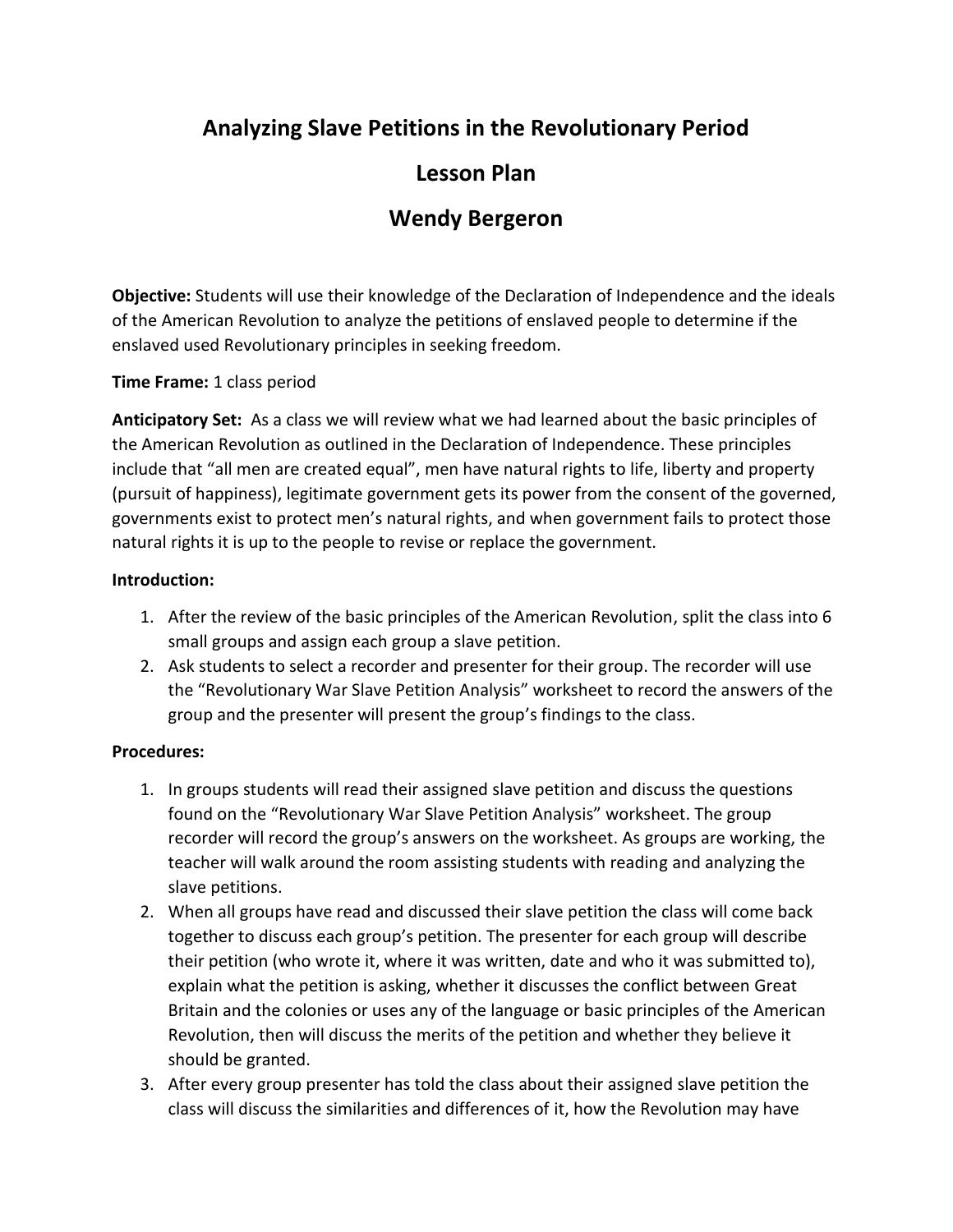influenced the petitioners and whether the institution of slavery is consistent with the basic principles of the American Revolution.

**Homework:** Students will read and analyze Frederick Douglass' speech "What to a Slave is the 4<sup>th</sup> of July".

<http://teachingamericanhistory.org/library/document/what-to-the-slave-is-the-fourth-of-july/>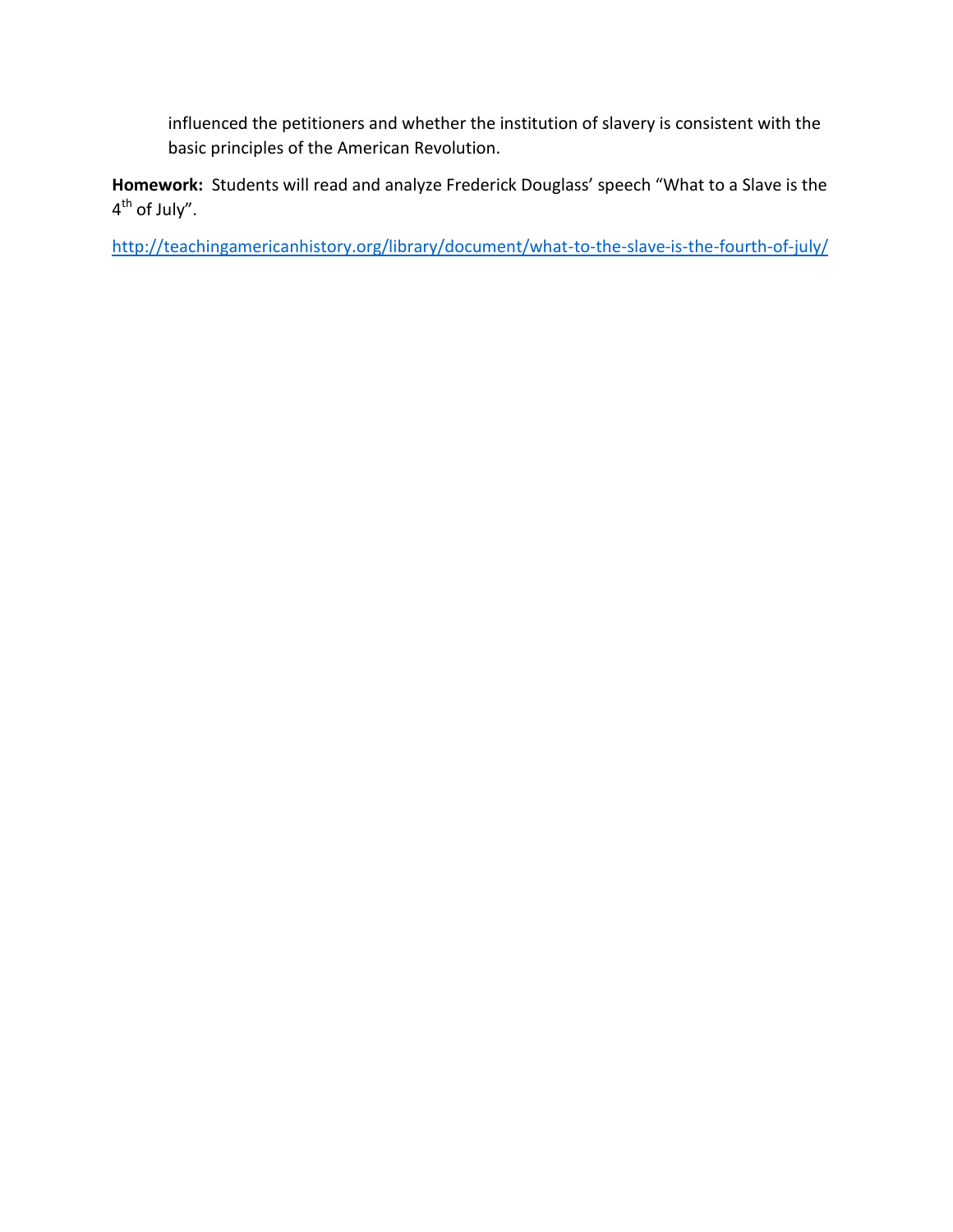Group Members: \_\_\_\_\_\_\_\_\_\_\_\_\_\_\_\_\_\_\_\_\_\_\_\_\_\_\_\_\_\_\_\_\_\_\_\_\_\_\_\_\_\_\_\_\_\_\_\_\_\_\_\_\_\_\_ Block: \_\_\_\_\_\_\_\_\_

## **Revolutionary War Slave Petitions Analysis**

**Introduction:** The Founders were united in their unequivocal denunciations of slavery. Consider, for example, Thomas Jefferson's forceful condemnation of the evils of slavery in his original draft of the Declaration of Independence: the king "has waged cruel war against human nature itself, violating its most sacred rights of life & liberty" by condoning the slave trade. The principles of equality and liberty also inspired the slaves' own eloquent pleadings. Particularly striking is their embrace of natural rights as the basis of their liberty. Natural rights, the rights all possess simply by being human, protect conscience, property, and self-government, as stated in the Declaration of Independence.

#### **Document: \_\_\_\_\_\_\_\_\_\_\_\_\_\_\_\_\_\_\_\_\_\_\_\_\_\_\_\_\_\_\_\_\_\_\_\_\_\_\_\_\_\_\_\_\_\_\_\_\_\_\_\_\_\_\_\_\_\_\_\_\_\_\_\_\_\_\_\_**

**Directions:** In your group read the Introduction and the slave petition out loud and discuss what it said. Select one person to be the recorder for the group. Then as a group answer the following questions about your document.

- 1. Who is the petition addressed to?
- 2. What is the date of the petition? Is this before or after the Declaration of Independence was approved?
- 3. Describe what the petition is asking or demanding.

4. Does the petition offer anything in exchange for their demands? If yes, please explain what it is willing to exchange.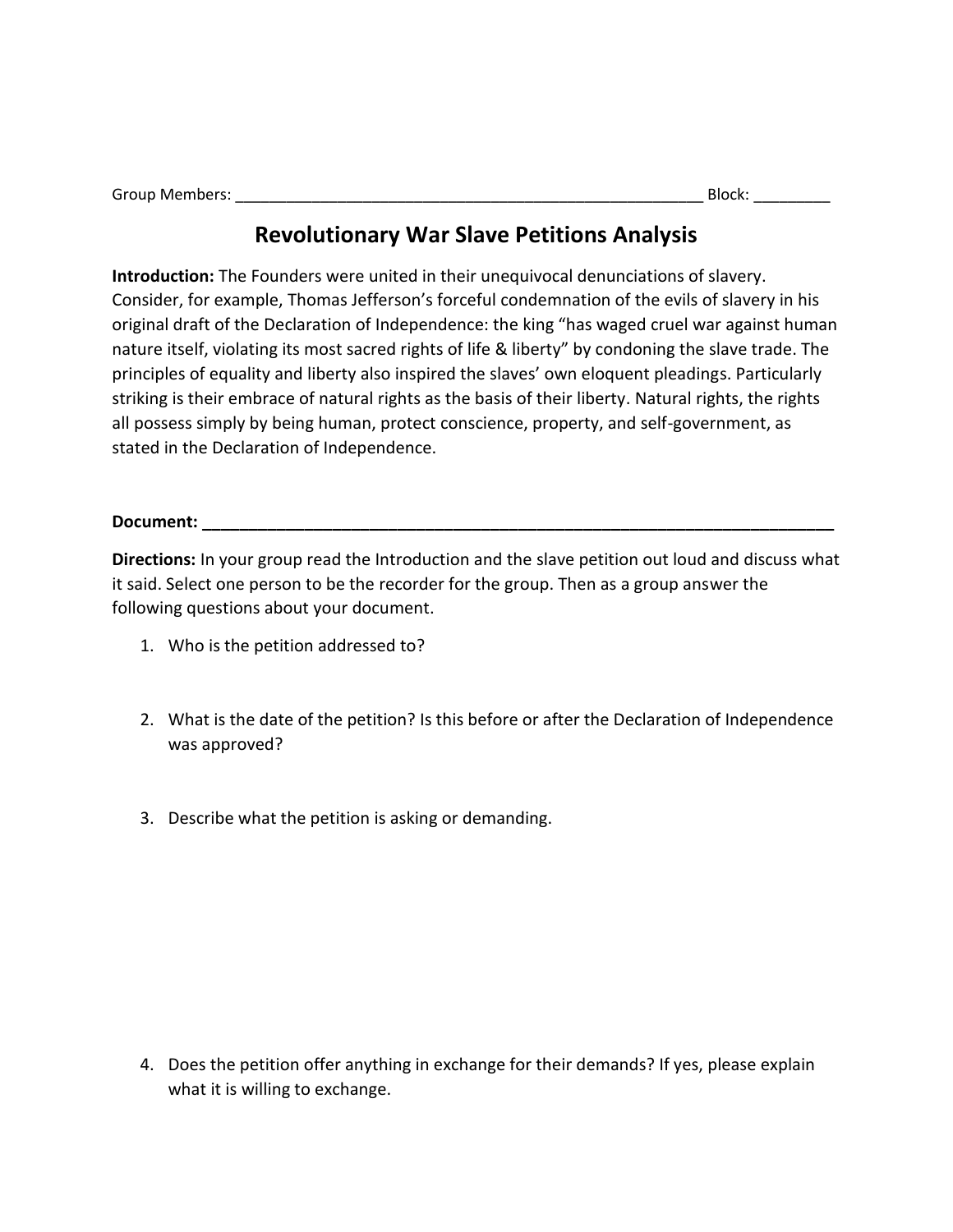5. Does the petition mention the conflict between Great Britain and the American colonies or the Declaration of Independence? Summarize what it says.

6. After reading the petition do you think it should be granted? Why or Why not?

7. Do you think that slavery is consistent with the ideals in the Declaration of Independence or is it inconsistent with the ideals? Explain your answer.

8. You are in the legislature and it is in your power to approve or disapprove of the petition. Which will you choose to do? Write a brief to the senders of the petition, which explains why you will accept it or why you won't and explain what the next step of the legislature will be in relation to the request in the petition.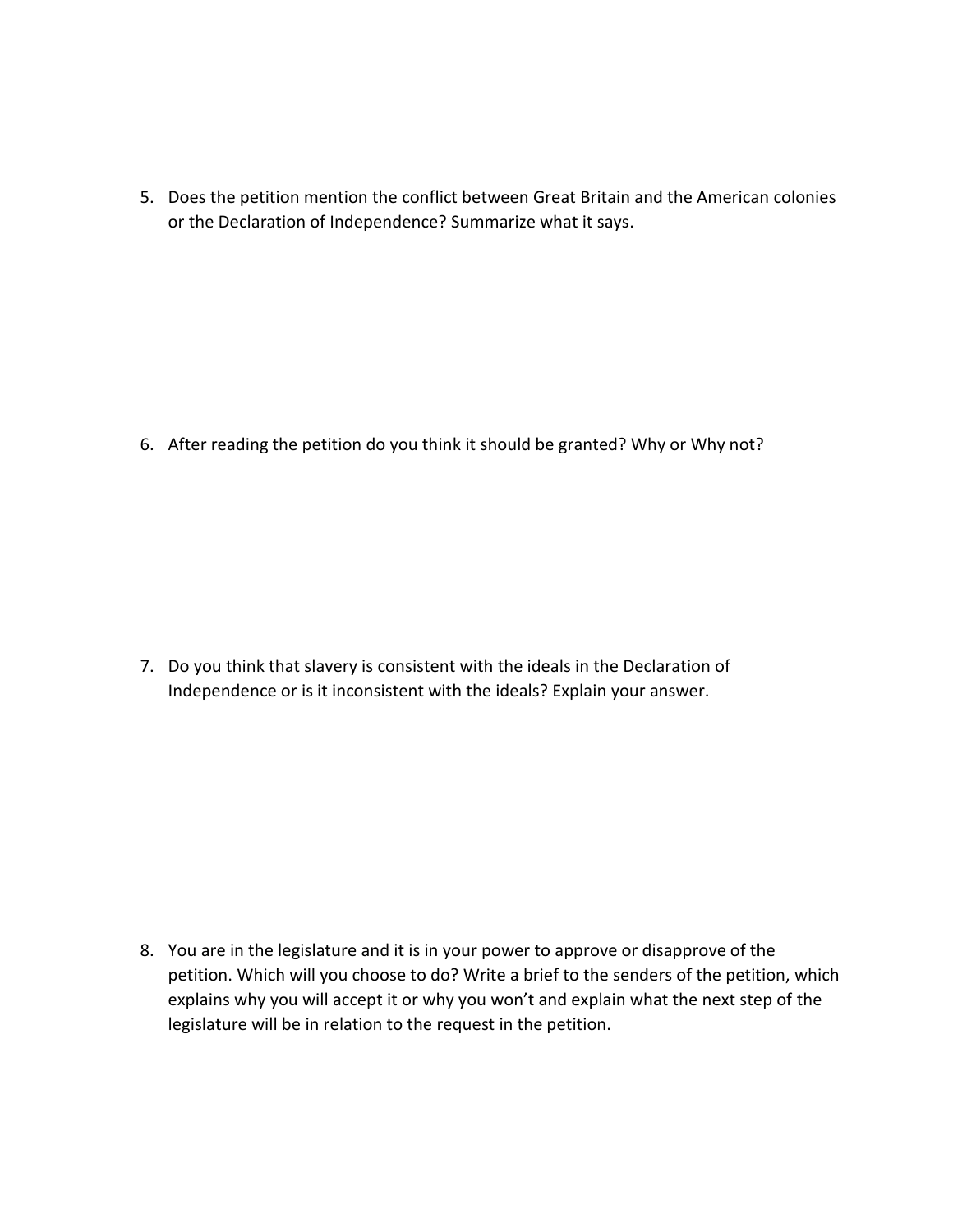## **"FELIX" (UNKNOWN) SLAVE PETITION FOR FREEDOM (JANUARY 6, 1773)<sup>1</sup>**

Province of the Massachusetts Bay To His Excellency Thomas Hutchinson, Esq; Governor; To The Honorable His Majesty s Council, and To the Honorable House of Representatives in General Court assembled at Boston, the 6th Day of January, 1773.

The humble PETITION of many Slaves, living in the Town of Boston, and other Towns in the Province is this, namely That your Excellency and Honors, and the Honorable the Representatives would be pleased to take their unhappy State and Condition under your wise and just Consideration.

We desire to bless God, who loves Mankind, who sent his Son to die for their Salvation, and who is no respecter of Persons; that he hath lately put it into the Hearts of Multitudes on both Sides of the Water, to bear our Burthens, some of whom are Men of great Note and Influence; who have pleaded our Cause with Arguments which we hope will have their weight with this Honorable Court.

We presume not to dictate to your Excellency and Honors, being willing to rest our Cause on your Humanity and justice; yet would beg Leave to say a Word or two on the Subject. Although some of the Negroes are vicious, (who doubtless may be punished and restrained by the same Laws which are in Force against other of the Kings Subjects) there are many others of a quite different Character, and who, if made free, would soon be able as well as willing to bear a Part in the Public Charges; many of them of good natural Parts, are discreet, sober, honest, and industrious; and may it not be said of many, that they are virtuous and religious, although their Condition is in itself so unfriendly to Religion, and every moral Virtue except Patience. How many of that Number have there been, and now are in this Province, who have had every Day of their Lives embittered with this most intolerable Reflection, That, let their Behaviour be what it will, neither they, nor their Children to all Generations, shall ever be able to do, or to possess and enjoy any Thing, no, not even Life itself, but in a Manner as the Beasts that perish.

We have no Property. We have no Wives. No Children. We have no City. No Country. But we have a Father in Heaven, and we are determined, as far as his Grace shall enable us, and as far as our degraded contemptuous Life will admit, to keep all his Commandments: Especially will we be obedient to our Masters, so long as God in his sovereign Providence shall suffer us to be holden in Bondage.

It would be impudent, if not presumptuous in us, to suggest to your Excellency and Honors any Law or Laws proper to be made, in relation to our unhappy State, which, although our greatest Unhappiness, is not our Fault; and this gives us great Encouragement to pray and hope for such Relief as is consistent with your Wisdom, justice, and Goodness.

We think Ourselves very happy, that we may thus address the Great and General Court of this Province, which great and good Court is to us, the best judge, under God, of what is wise, just and good.

We humbly beg Leave to add but this one Thing more: We pray for such Relief only, which by no Possibility can ever be productive of the least Wrong or Injury to our Masters; but to us will be as Life from the dead.

Signed,

FELIX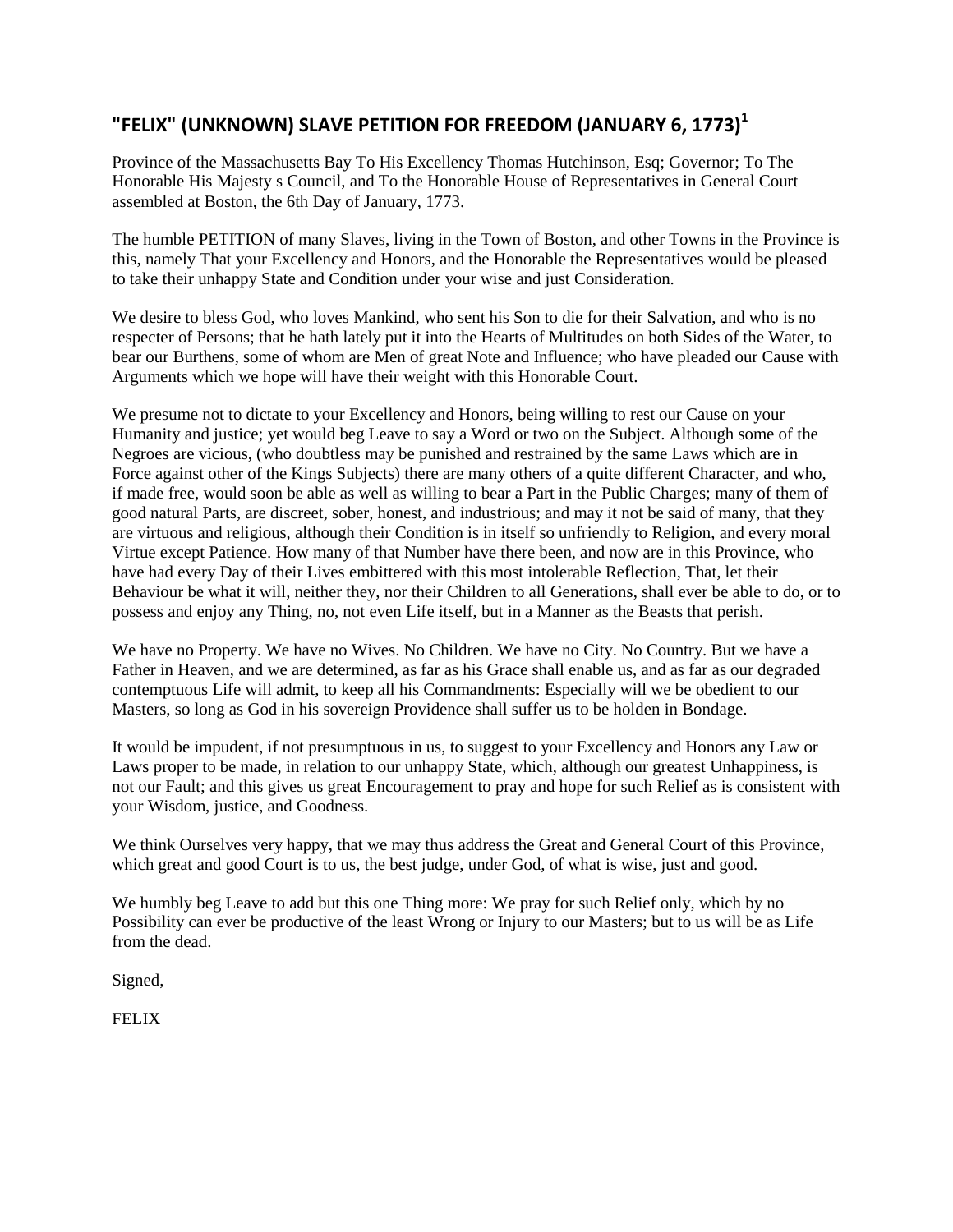## **PETER BESTES AND OTHER SLAVES PETITION FOR FREEDOM (APRIL 20,1773)<sup>2</sup>**

Sir,

The efforts made by the legislative of this province in their last sessions to free themselves from slavery, gave us, who are in that deplorable state, a high degree of satisfaction. We expect great things from men who have made such a noble stand against the designs of their fellow-men to enslave them. We cannot but wish and hope Sir, that you will have the same grand object, we mean civil and religious liberty, in view in your next session. The divine spirit of freedom, seems to fire every humane breast on this continent, except such as are bribed to assist in executing the execrable plan.

WE are very sensible that it would be highly detrimental to our present masters, if we were allowed to demand all that of right belongs to us for past services; this we disclaim. Even the Spaniards, who have not those sublime ideas of freedom that English men have, are conscious that they have no right to all the service of their fellow-men, we mean the Africans, whom they have purchased with their money; therefore they allow them one day in a week to work for them-selve[s], to enable them to earn money to purchase the residue of their time, which they have a right to demand in such portions as they are able to pay for (a due appraizment of their services being first made, which always stands at the purchase money). We do not pretend to dictate to you Sir, or to the honorable Assembly, of which you are a member: We acknowledge our obligations to you for what you have already done, but as the people of this province seem to be actuated by the principles of equity and justice, we cannot but expect your house will again take our deplorable case into serious consideration, and give us that ample relief which, as men, we have a natural right to.

BUT since the wise and righteous governor of the universe, has permitted our fellow men to make us slaves, we bow in submission to him, and determine to behave in such a manner, as that we may have reason to expect the divine approbation of, and assistance in, our peaceable and lawful attempts to gain our freedom.

WE are willing to submit to such regulations and laws, as may be made relative to us, until we leave the province, which we determine to do as soon as we can from our joynt labours procure money to transport ourselves to some part of the coast of Africa, where we propose a settlement. We are very desirous that you should have instructions relative to us, from your town, therefore we pray you to communicate this letter to them, and ask this favor for us.

In behalf of our fellow slaves in this province, And by order of their Committee.

PETER BESTES SAMBO FREEMAN FELIX HOLBROOK CHESTER JOIE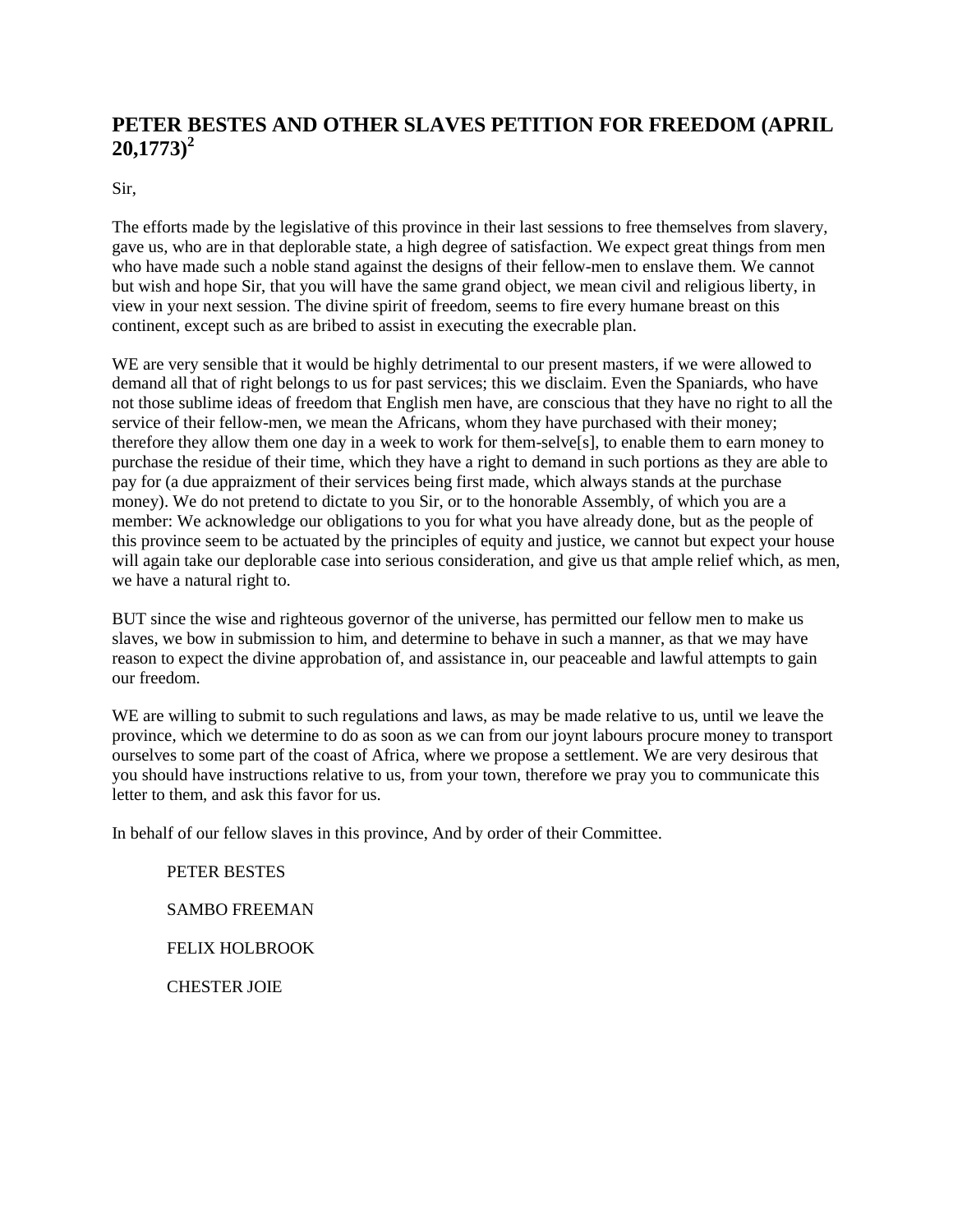## **"PETITION OF A GRATE NUMBER OF BLACKES" TO THOMAS GAGE (MAY 25, 1774)<sup>3</sup>**

The Petition of a Grate Number of Blackes of this Province who by divine permission are held in a state of Slavery within the bowels of a free and christian Country

## Humbly Shewing

That your Petitioners apprehind we have in common with all other men a naturel right to our freedoms without Being depriv'd of them by our fellow men as we are a freeborn Pepel and have never forfeited this Blessing by aney compact or agreement whatever. But we were unjustly dragged by the cruel hand of power from our dearest frinds and sum of us stolen from the bosoms of our tender Parents and from a Populous Pleasant and plentiful country and Brought hither to be made slaves for Life in a Christian land. Thus are we deprived of every thing that hath a tendency to make life even tolerable, the endearing ties of husband and wife we are strangers to for we are no longer man and wife then our masters or mestreses thinkes proper marred or on marred. Our children are also taken from us by force and sent maney miles from us wear we seldom or ever see them again there to be made slaves of for Life which surnames is vere short by Reson of Being dragged from their mothers Breest[.] Thus our Lives are imbittered to us on these accounts [.] By our deplorable situation we are rendered incapable of shewing our obedience to Almighty God[.] [H]ow can a slave perform the duties of a husband to a wife or parent to his child [?] How can a husband leave master and work and cleave to his wife[?] How can the wife submit themselves to there husbands in all things[?] How can the child obey thear parents in all things[?] ...

How can the master be said to Beare my Borden when he Beares me down whith the Have chanes of slavery and operson [oppression] against my will and how can we fulfill our parte of duty to him whilst in this condition [?] [A] nd as we cannot searve our God as we ought whilst in this situation Nither can we reap an equal benefet from the laws of the Land which doth not justifl but condemns Slavery or if there had bin aney Law to hold us in Bondege we are Humbely of the Opinon ther never was aney to inslave our children for life when Born in a free Countrey. We therefor Bage your Excellency and Honours will give this its deu weight and consideration and that you will accordingly cause an act of the legislative to be pessed that we may obtain our Natural right our freedoms and our children be set at lebety [liberty].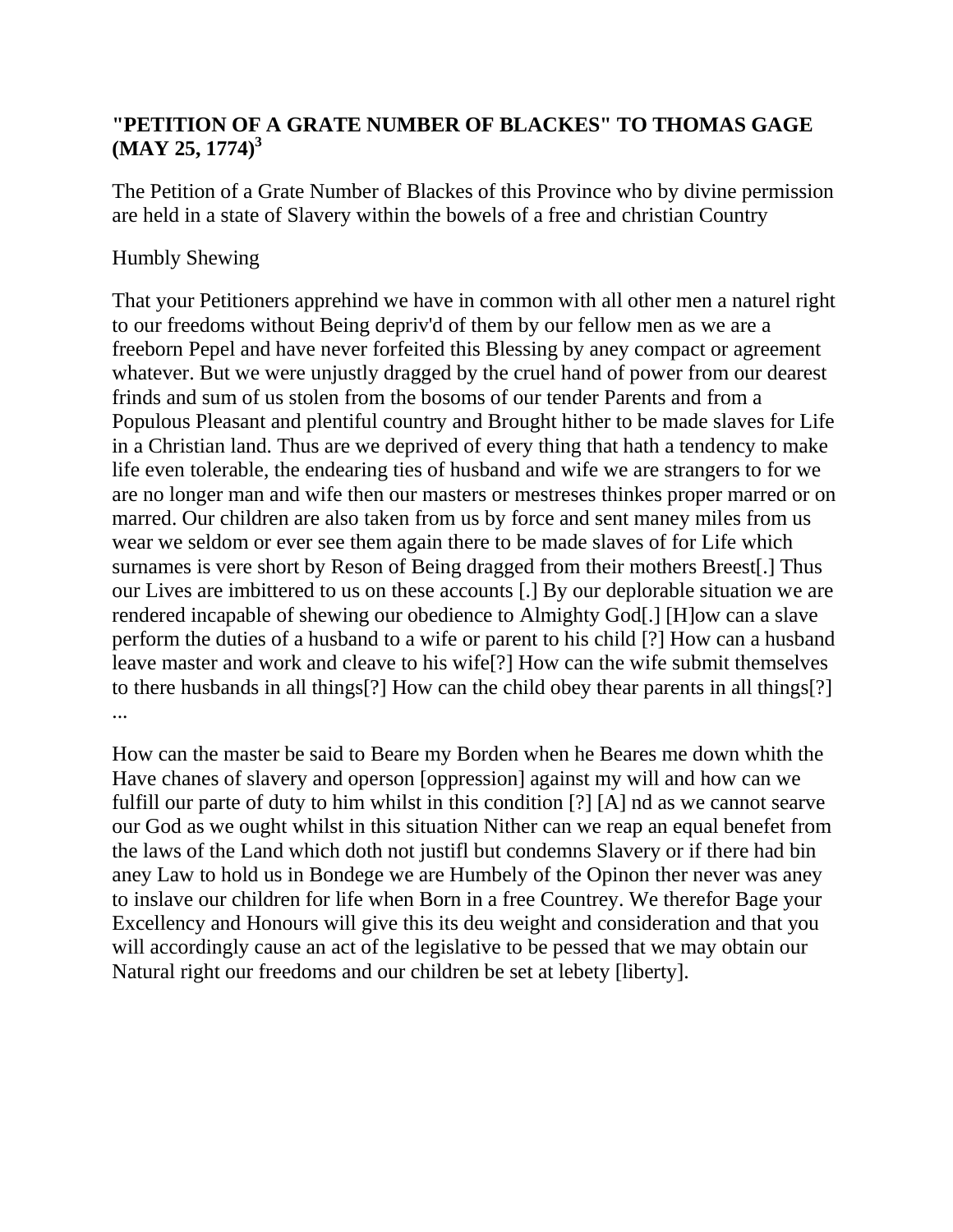### **"PETITION OF A GREAT NUMBER OF NEGROES" TO THE MASSACHUSETTS HOUSE OF REPRESENTATIVES (JANUARY 13, 1777) 4**

To the Honorable Council and House of Representatives for the State of Massachusetts-Bay in General Court assembled January 13th[,] 1777.

The Petition of a great number of Negroes who are detained in a state of Slavery in the Bowels of a free and Christian Country Humbly Shewing:

That your Petitioners apprehend that they have, in common with all other Men, a natural and unalienable right to that freedom, which the great Parent of the Universe hath bestowed equally on all Mankind, and which they have never forfeited by any compact or agreement whatever—But they were unjustly dragged, by the cruel hand of Power, from their dearest friends, and some of them even torn from the embraces of their tender Parents, from a populous, pleasant and plentiful Country—and in Violation of the Laws of Nature and of Nation and in defiance of all the tender feelings of humanity, brought hither to be sold like Beasts of Burden, and like them condemned to slavery for Life—Among a People professing the mild Religion of Jesus—A People not insensible of the sweets of rational freedom—Nor without spirit to resent the unjust endeavors of others to reduce them to a State of Bondage and Subjection.

Your Honors need not to be informed that a Life of Slavery, like that of your petitioners, deprived of every social privilege, of every thing requisite to render Life even tolerable, is far worse than Non-Existence—In imitation of the laudable example of the good People of these States, your Petitioners have long and patiently waited the event of Petition after Petition by them presented to the legislative Body of this State, and can not but with grief reflect that their success has been but too similar.

They can not but express their astonishment, that it has never been considered, that every principle from which America has acted in the course of her unhappy difficulties with Great-Britain, pleads stronger than a thousand arguments in favor of your Petitioners.

They therefore humbly beseech your Honors, to give this Petition its due weight and consideration, and cause an Act of the Legislature to be passed, whereby they may be restored to the enjoyment of that freedom which is the natural right of all Men—and their Children (who were born in this Land of Liberty) may not be held as Slaves after they arrive at the age of twenty one years.

So may the Inhabitants of this State (no longer chargeable with the inconsistency of acting, themselves, the pan which they condemn and oppose in others) be prospered in their present glorious struggles for liberty; and have those blessings secured to them by Heaven, of which benevolent minds can not wish to deprive their fellow Men.

And your Petitioners, as in Duty Bound shall ever pray.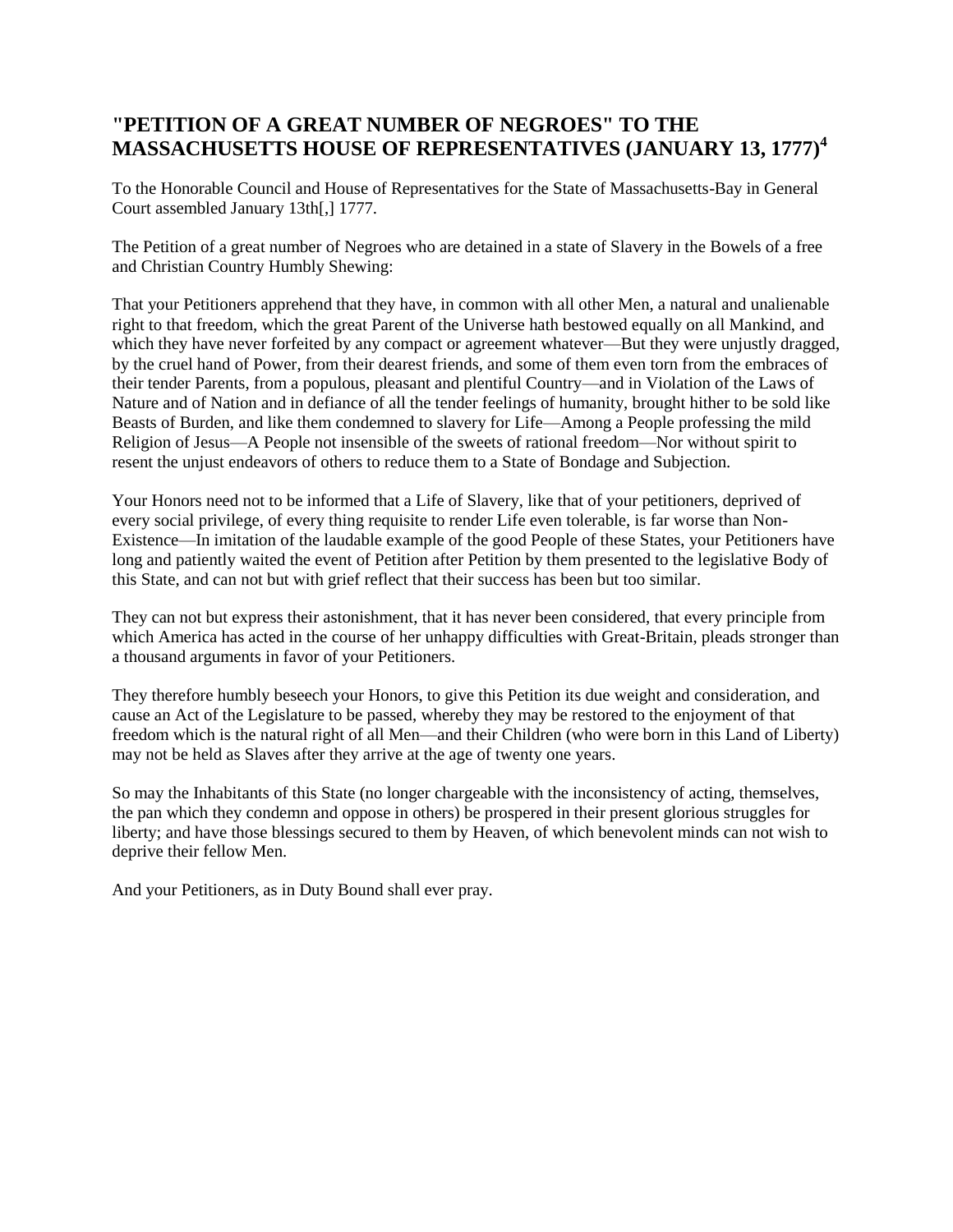Petition of Belinda Sutton, 1783

Commonwealth of Massachusetts

To the Honourable the Senate and House of Representatives in General Court assembled.

The Petition of Belinda an Affrican, humbly shews:

That seventy years have rolled away, since she on the banks of the Rio de Valta received her existence—the mountains Covered with spicy forests, the valleys loaded with the richest fruits, spontaneously produced; joined to that happy temperature of air to exclude excess; would have yielded her the most compleat felicity, had not her mind received early impressions of the cruelty of men, whose faces were like the moon, and whose Bows and Arrows were like the thunder and the lightning of the Clouds. – The idea of these, the most dreadful of all Enemies, filled her infant slumbers with horror, and her noontide moments with evil apprehensions! – But her affrighted imagination, in its most alarming extension, never represented distresses equal to what she hath since really experienced – for before she had Twelve years enjoyed the fragrance of her native groves, and e'er she realized, that Europeans placed their happiness in the yellow dust which she carelessly marked with her infant footsteps – even when she, in a sacred grove, with each hand in that of a tender Parent, was paying her devotions to the great Orisa who made all things – an armed band of white men, driving many of her Countrymen in Chains, ran into the hallowed shade! – could the Tears, the sighs and supplications, bursting from Tortured Parental affection, have blunted the keen edge of Avarice, she might have been rescued from Agony, which many of her Country's Children have felt, but which none hath ever described, — in vain she lifted her supplicating voice to an insulted father, and her guiltless hands to a dishonoured Deity! She was ravished from the bosom of her Country, from the arms of her friends – while the advanced age of her Parents, rendering them unfit for servitude, cruelly separated her from them forever!

Scenes which her imagination had never conceived of – a floating World – the sporting Monsters of the deep – and the familiar meetings of Billows and clouds, strove, but in vain to divert her melancholly attention, from three hundred Affricans in chains, suffering the most excruciating torments; and some of them rejoicing, that the pangs of death came like a balm to their wounds.

Once more her eyes were blest with a Continent – but alas! how unlike the Land where she received her being! here all things appeared unpropitious – she learned to catch the Ideas, marked by the sounds of language only to know that her doom was Slavery, from which death alone was to emancipate her. – What did it avail her, that the walls of her Lord were hung with Splendor, and that the dust troden underfoot in her native Country, crowded his Gates with sordid worshipers – the Laws had rendered her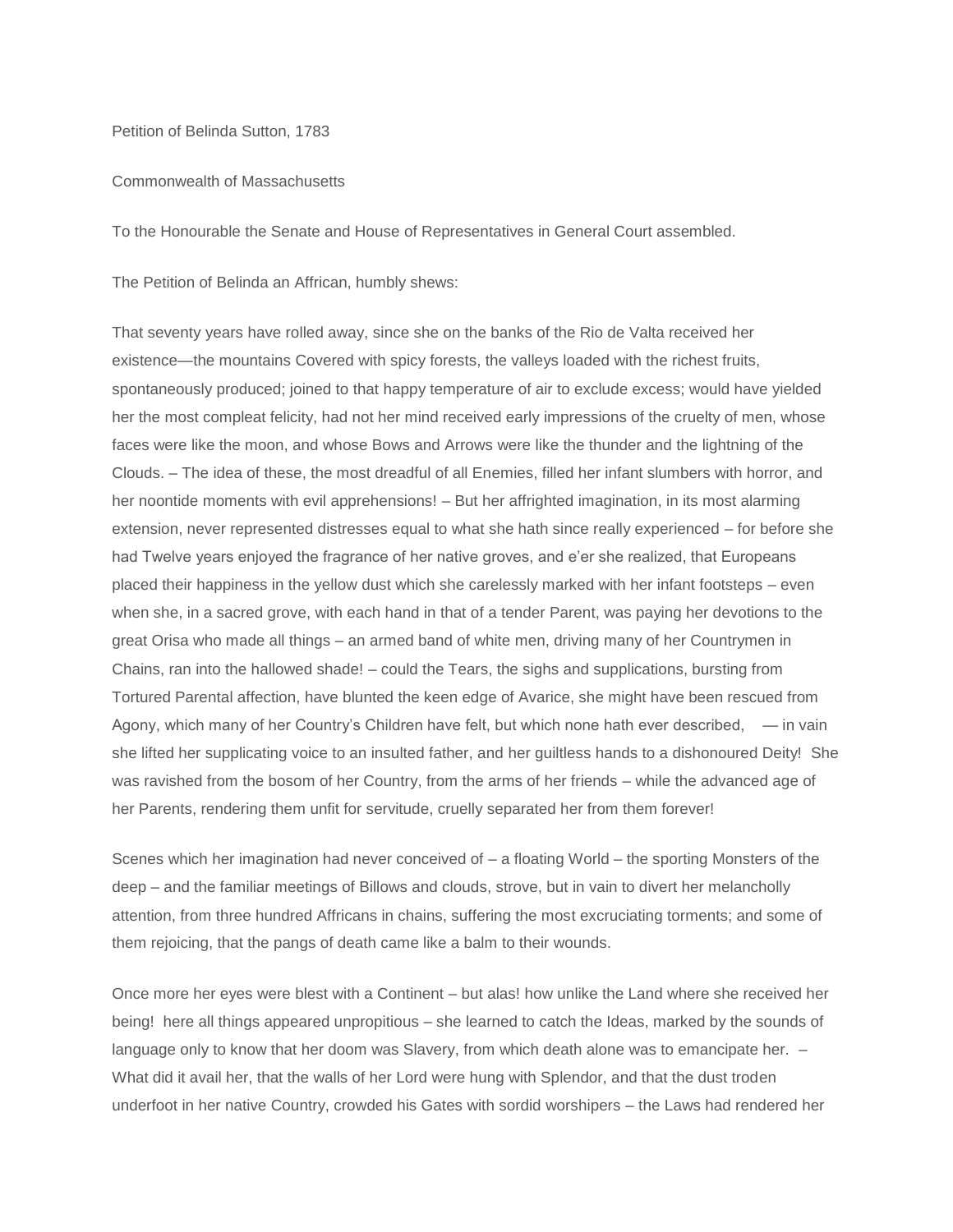incapable of receiving property –and though she was a free moral agent, accountable for her actions, yet she never had a moment at her own disposal!

Fifty years her faithful hands have been compelled to ignoble servitude for the benefit of an Isaac Royall, untill, as if Nations must be agitated, and the world convulsed for the preservation of that freedom which the Almighty Father intended for all the human Race, the present war was Commenced – The terror of men armed in the Cause of freedom, compelled her master to fly – and to breathe away his Life in a Land, where, Lawless domination sits enthroned – pouring bloody outrage and cruelty on all who dare to be free.

The face of your Petitioner, is now marked with the furrows of time, and her frame feebly bending under the oppression of years, while she, by the Laws of the Land, is denied the enjoyment of one morsel of that immense wealth, apart whereof hath been accumilated by her own industry, and the whole augmented by her servitude.

WHEREFORE, casting herself at the feet of your honours, as to a body of men, formed for the extirpation of vassalage, for the reward of Virtue, and the just return of honest industry – she prays, that such allowance may be made her out of the estate of Colonel Royall, as will prevent her and her more infirm daughter from misery in the greatest extreme, and scatter comfort over the short and downward path of their Lives – and she will ever Pray.

Boston 14<sup>th</sup> February 1783 the mark of Belinda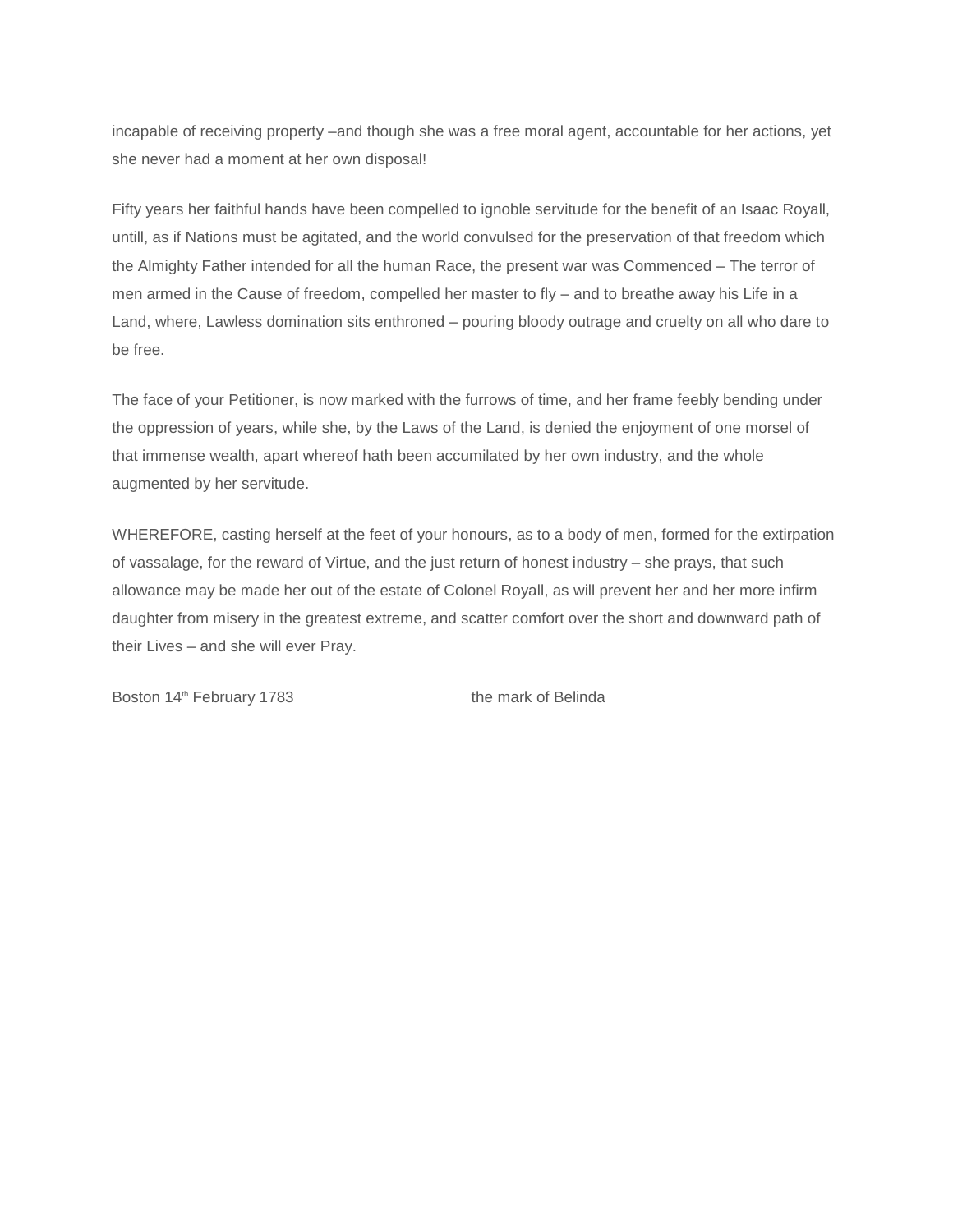1779 Freedom Petition submitted by slaves to the New Hampshire state legislature, published in the New Hampshire Gazette, July 15, 1780 (Vol. XXIV, No. 1233) Original in New Hampshire Historical Society. Published in the New-Hampshire Gazette, July 15, 1780 (Vol. XXIV, No. 1233):

The following is a copy of the petition of a number of the Negroes now detained in slavery at Portsmouth, &c. lately presented the General Assembly of this State, who accordingly granted them a hearing; but, we hear, the further consideration thereof is postponed . . . . The petition of Nero Brewster, and others, natives of Africa, now forcibly detained in slavery, in said state, most humbly theweth, That the God of Nature gave them life and freedom, upon terms of the most perfect equality with other men; that freedom is an inherent right of the human species, not to be surrendered, but by consent, for the sake of social life; that private or public tyranny and slavery, are alike detestable to minds conscious of the equal dignity of human nature; that in power and authority of individuals, derived solely from a principle of coercion, against the wills of individuals, and to dispose of their persons and properties, consists the completed idea of private and political slavery; that all men being amenable to the Deity for the ill improvement of the blessings of his providence, they hold themselves in duty bound, strenuously to exert every faculty of their minds, . . .; that thro' ignorance & brutish violence of their native countrymen and by similar designs of others, (who ought to have taught them better) & by the avarice of both, they, while but children, and incapable of self defense, whose infancy might have prompted protection, were seized, imprisoned, and transported from their native country, where (tho' ignorance and in christianity prevailed) they were born free to a country, where (tho' knowledge, christianity and freedom, are their boast) they are compelled, and their unhappy posterity, to drag on their lives in miserable servitude. . . . Permit again your humble slaves to lay before this honorable Assembly, some of those grievances which they daily experience and feel; tho' fortune hath dealt out our portions with rugged hand, yet hath she [kindled?] in the disposal of our persons to those who claim us as their property; of them, as masters, we do not complain; but, from what authority they assume the power to dispose of our lives, freedom and property, we would wish to know.—Is it from the sacred volumes of christianity? There we believe it not to be found! but here hath the cruel hand of slavery made us incompetent judges; but those, we are told, are founded in reason and justice; it cannot be found there! It is from the volumns of nature? No, here we can read with others! Of this knowledge, slavery cannot wholly deprive us; here, we know we ought to be free agents! here, we feel the dignity of human nature! here, we feel the passions and desires of men, tho' check'd by the rod of slavery! here, we feel a just equality! here, we know that the God of Nature made us free! Is their authority assumed from customs? If so, let that custom be abolished, which is not founded in nature, reason nor religion. Should the humanity and benevolence of this honorable Assembly restore us of that state of liberty of which we have been so long deprived we conceive that those, who are our present masters, will not be sufferers by our liberation, as we have most of us spent our whole strength and the prime of our lives in their service; and as freedom inspires a noble, confidence, and gives the mind an emulation to vie in the noblest efforts of enterprize, and as justice and humanity are the result of your deliberations, we fondly hope that the eye of pity and the heart of justice may commiserate our situation and put us upon the equality of free-men, and give us an opportunity of evincing to the world our love of freedom, by exerting ourselves in her cause, in opposing, the efforts of tyranny and oppression over the country in which we ourselves have been so injuriously enslaved. Therefore, your humble slaves most devoutly pray, for the sake of insured liberty, for the sake of justice, humanity, and the rights of mankind; for the honor of religion, and by all that is dear, that your honors would graciously interpose in our behalf, and enact such laws and regulations as in your wisdom . . . we may regain our liberty and be rank'd in the